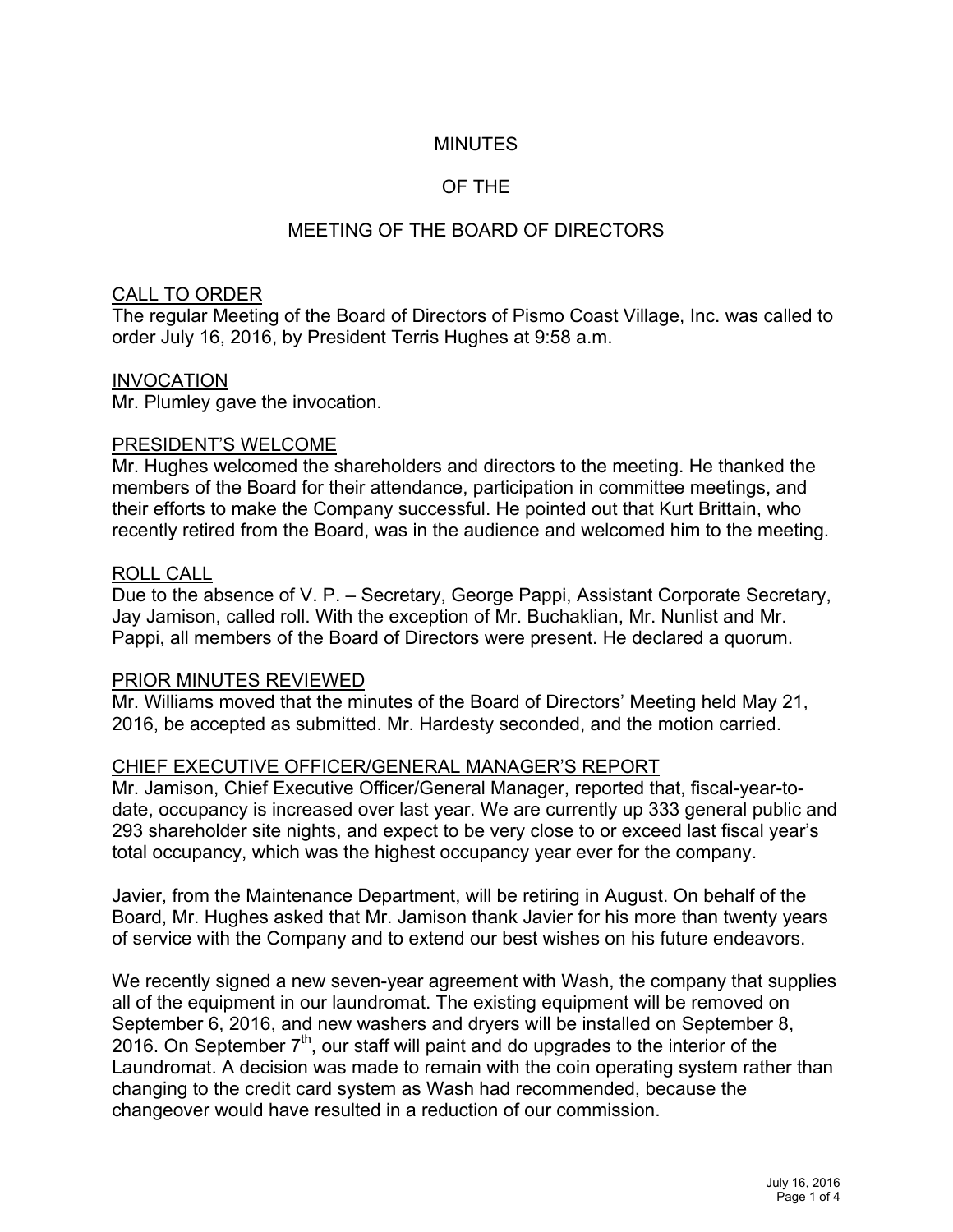Mr. Jamison reported that the construction of the new RV shop location is still in the permit process. We received a response from the County asking about drainage plans, and they are aware that we want to do a waiver application for curbs, gutters and sidewalks on 21<sup>st</sup> Street. He recently attended a meeting of the Oceano/Halcyon Advisory Council and did a presentation on the project, which was well received. Currently our property is being used as temporary storage area for asphalt grindings for road paving work that is being done by the City of Grover Beach.

All of the underground work has been completed and equipment installed in the enclosure for the flagpole cell tower that will be erected by the Reservations Office. The contractor is still waiting for the final fabrication of the flagpole, which we expect to arrive in mid-August. The eucalyptus tree shaped cell tower in storage lot K has been in operation for several years. The new magnolia tree shaped cell tower in D-Lot was completed two months ago and should be live now. We have completed the agreement with the City of Pismo Beach for the easement in A-Lot for their new lift station location; however, we have not received the \$28,000 payment for the easement property.

We received a visit from an inspector from the San Luis Obispo County Environmental Health Department, at which time they found that someone had disposed of a television in a dumpster at the RV Shop. A television is considered hazardous e-waste. As a result, we received a citation and fine. A week ago, the inspector returned and toured the Maintenance Yard and RV Shop to verify that we had acted to prevent that type of thing from happening again. The hearing for the citation was at the County offices last week, which allowed us the opportunity to show proof of our efforts to mitigate the infraction with signage, staff training, communication, etc. He was pleased to report that the infraction was reduced from a major to a minor event, and the fine was reduced from \$10,000 to \$4,325. He stated that it is important that our guests be aware of what can be thrown in our dumpsters and what items must be disposed of as hazardous ewaste.

EXECUTIVE AND PERSONNEL & COMPENSATION/BENEFITS COMMITTEES' REPORT

Mr. Nelson, Chair of the Personnel & Compensation/Benefits Committee, reported that a joint meeting was held yesterday. In addition to the members of the committees, Mr. Jamison, Accounting Manager Kitty Karstetter, and 401(K) Plan Advisor Edward Hinds III were present. Mr. Hinds updated the committees and outlined actions that the Company will need to take to meet the requirements of the Department of Labor's new regulations on 401(K) Plans, which will take effect August 2017. Mr. Hinds reviewed the investments that are currently in place with the Plan, and, based on the discussion, it was proposed to move some C Growth Funds to R3 Funds. The Committees will present a motion on this proposal during Closed Session. The Committee also discussed the annual reviews for two direct report employees and Mr. Jamison gave an update on the Resort.

### FINANCE COMMITTEE REPORT

Mr. Hardesty, Chair, said his Committee met this morning. They reviewed the June 2016 financial statement and no significant issues were noted. The Balance Sheet remains strong. The Committee also reviewed the second drafts of the operating and capital expenditures budgets for Fiscal Year 2016/2017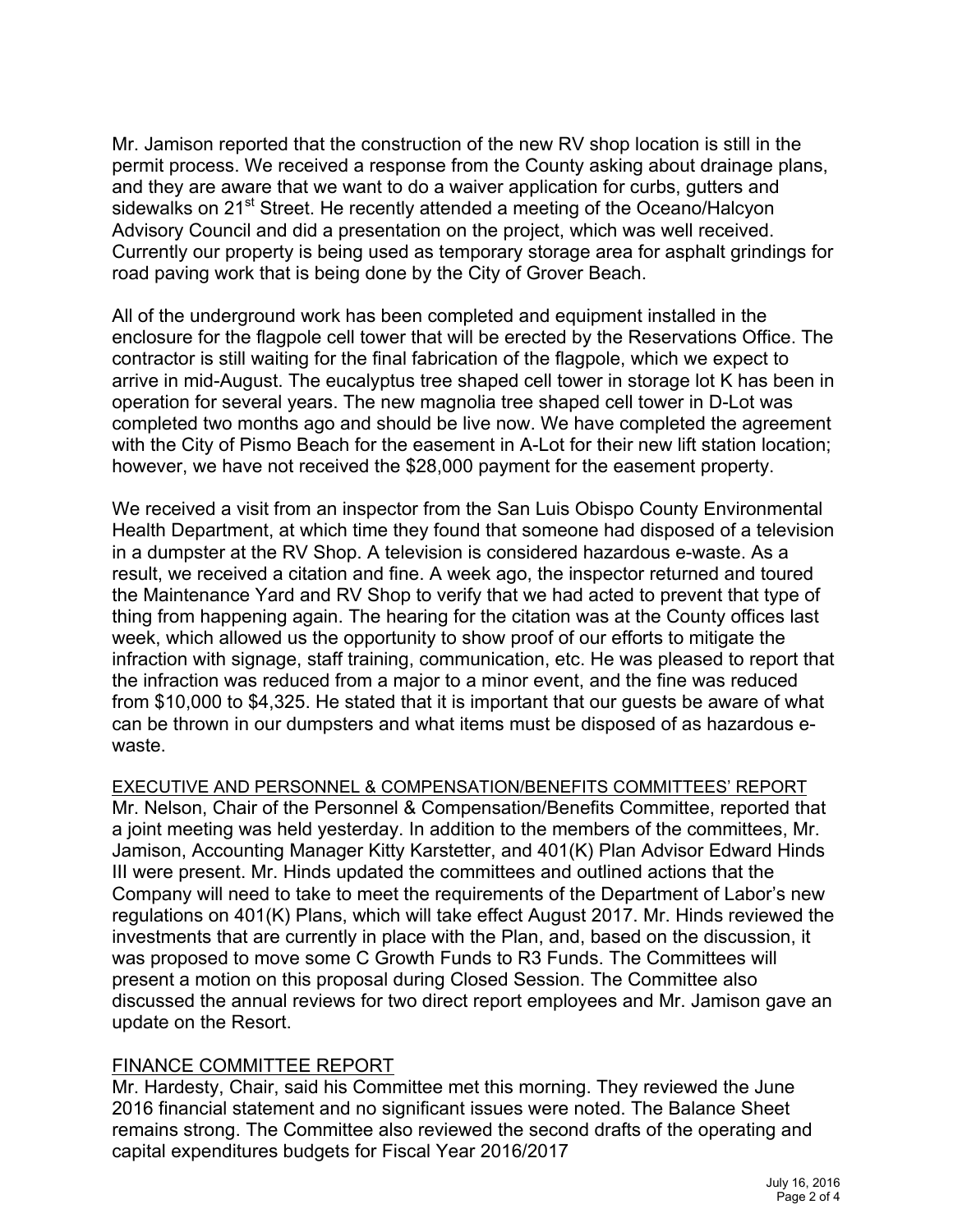# OPERATIONS COMMITTEE REPORT

Mr. Plumley, Chair, said that the Operations Committee met this morning. The Committee discussed the issue of implementing a dog fee and updating the policy on dogs in the Resort. After discussion, it a consensus of opinion of the Committee that it was not feasible to implement a fee for dogs. The committee had no other recommendations.

# AUDIT COMMITTEE REPORT

Mr. Enns, Chair, said the Committee met yesterday. Also in attendance were Reservations Supervisor Darrell Sisk and Accounting Manager Kitty Karstetter. The Committee reviewed the procedures used by the Reservations and Accounting Offices for cancellation of reservations by general public guests.

### NOMINATING COMMITTEE REPORT

Mr. Hearne, Chair, said the Committee met yesterday. All Committee members were present with the exception of Mr. Nunlist. The Committee reviewed their candidate interview format and the Committee's Top Candidate Log. An interview has been scheduled with a prospective Board candidate for the September committee meeting.

# ENVIRONMENTAL, HEALTH & SAFETY ADVISORY COMMITTEE REPORT

Due to the absence of the Committee Chairman, Mr. Buchaklian, Mr. Fischer gave the report. He welcomed Mr. Skaggs, who was appointed to the Board in May, as a new member of the committee. The Committee met yesterday morning, and the first item addressed was to interview Alan from the Trailer Movers Department regarding his comments on health and safety issues. Alan told the Committee that one of the most challenging things that occurs during his work day is with the behavior of guests at the campsites as the trailer movers are working to spot and set up the units. Charles Amian, Operations Manager, updated the committee on accidents and injuries to guests and employees. Mr. Amian also gave the committee a tour of the storage lots.

### SHAREHOLDERS' COMMENTS

A shareholder expressed his appreciation for having some of the trees removed; he was able to watch the fireworks show from his campsite this year.

A shareholder asked what guests should do when they see a pitbull in the resort, which are not allowed. Mr. Jamison asked that the guest call the Security Department so that they can address the matter with the dog's owner.

A shareholder said that she appreciated having the yoga class offered as part of our summer recreation program.

Jeanne Sousa, owner/broker of Pismo Coast Investments, commented that shares of Pismo Coast Village Inc. stock have been selling for \$35,000 and are much in demand.

A shareholder commented that the Board is doing a great job.

A shareholder said that she has been able to use the Wi-Fi system with no problem.